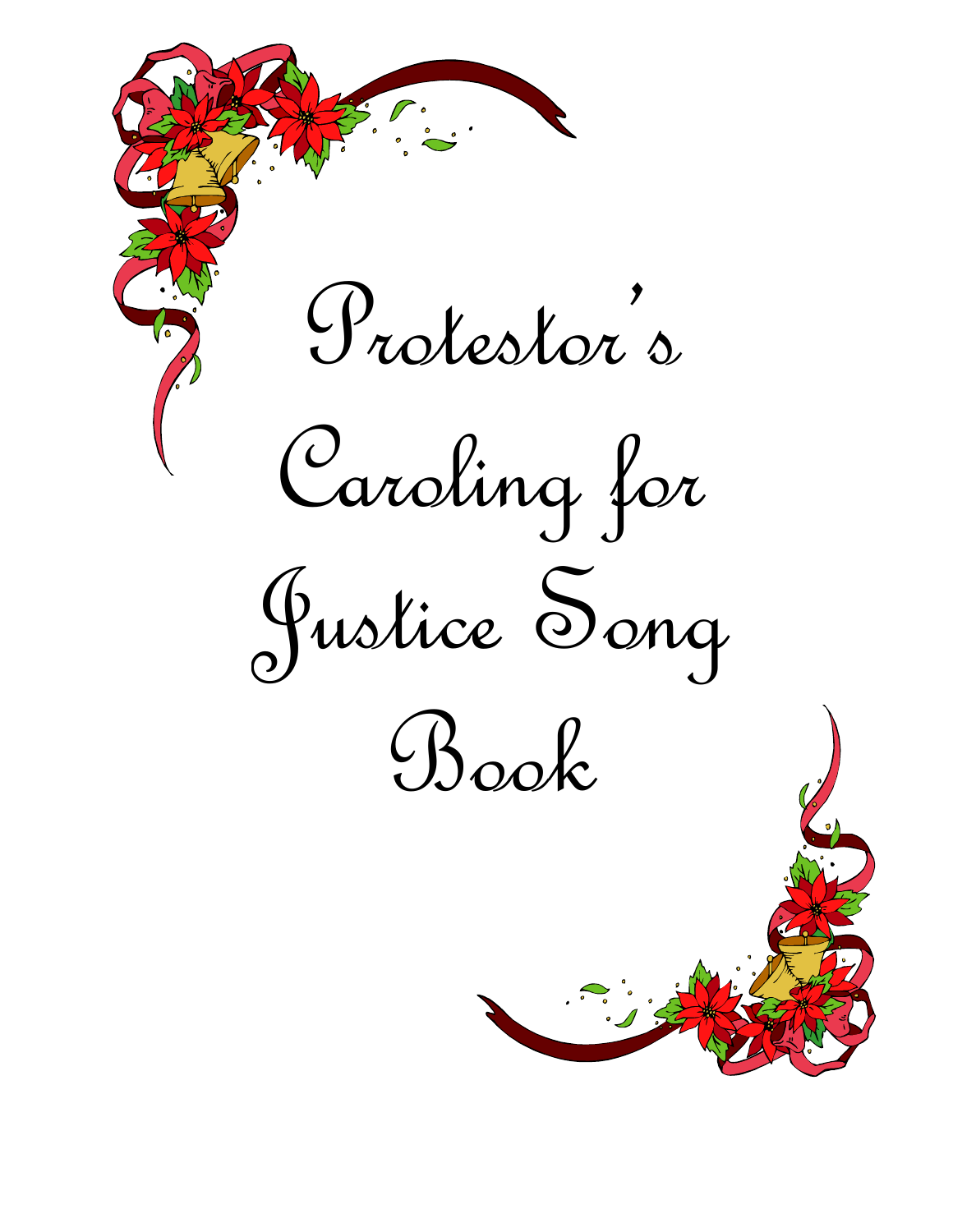

## **Which Side Are You on (Requiem for Mike Brown)**

**(song to the tune of Which Side Are You on)**

**Which Side Are You On Friend Which Side Are You On Justice for Mike Brown is Justice for Us All Which Side Are You On Friend Which Side Are You On Justice for Mike Brown is Justice for Us All Which Side Are You On Friend Which Side Are You On Justice for Mike Brown is Justice for Us All**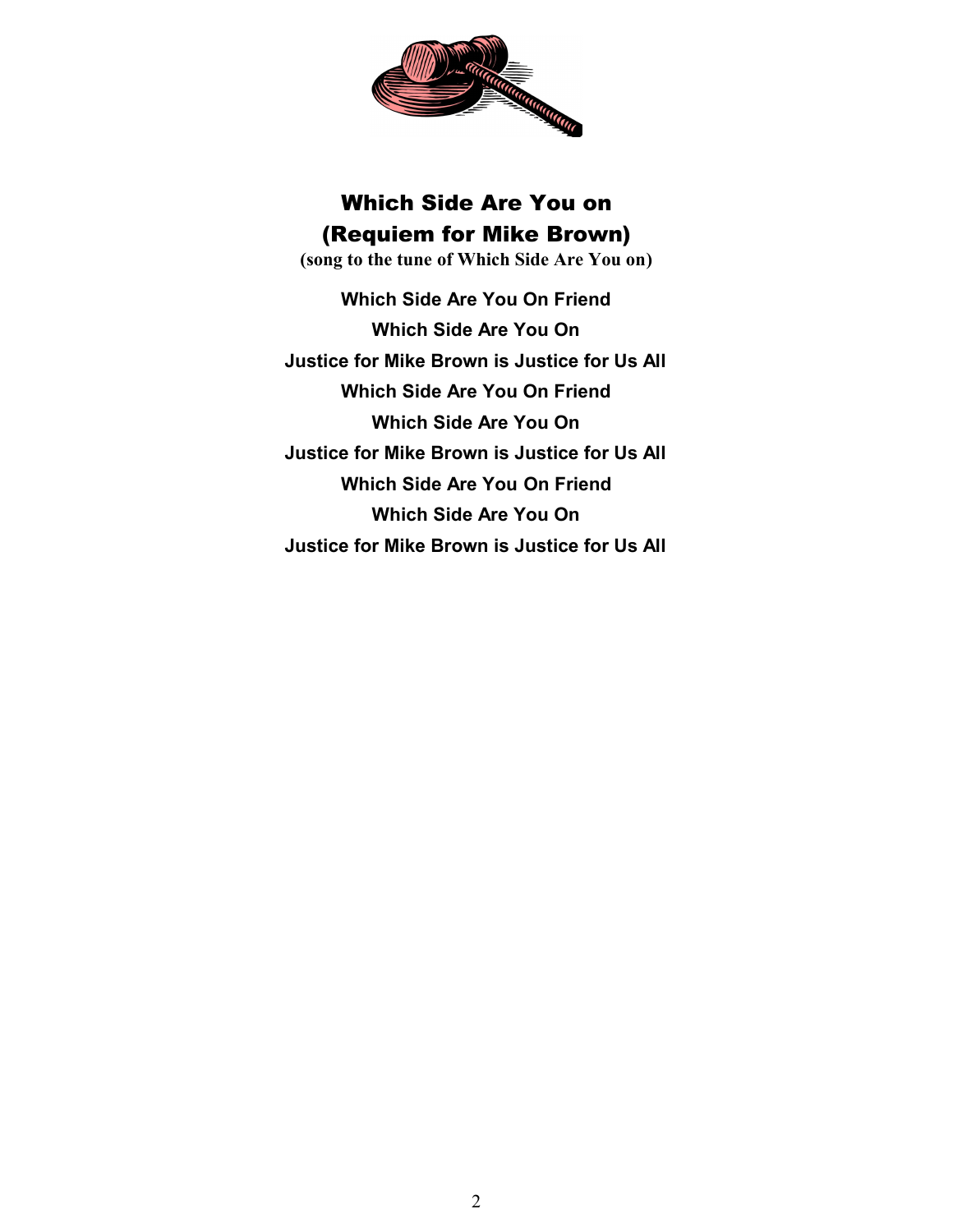

**Life is Hell (Song to the tune of Silver Bells)**

**Busy racists, busy racists. Dressed in KKK style In the air There's a feeling of bias Bigots laughing Racists passing Every mile after mile And on every street corner you'll hear**

> **Life is Hell, Life is Hell It's a racist time in the city Ring-a-ling, hear them sing Slim hope for justice today**

> **Taps of Keyboards Even keyboards With a slur and a meme As the trolls troll Protestors with hatred Feel the gut punch From the bad bunch This is a racist's big scene And above all of this bustle You'll hear**

> **Life is Hell, Life is Hell It's a racist time in the city Ring-a-ling, hear them sing Slim hope for justice today**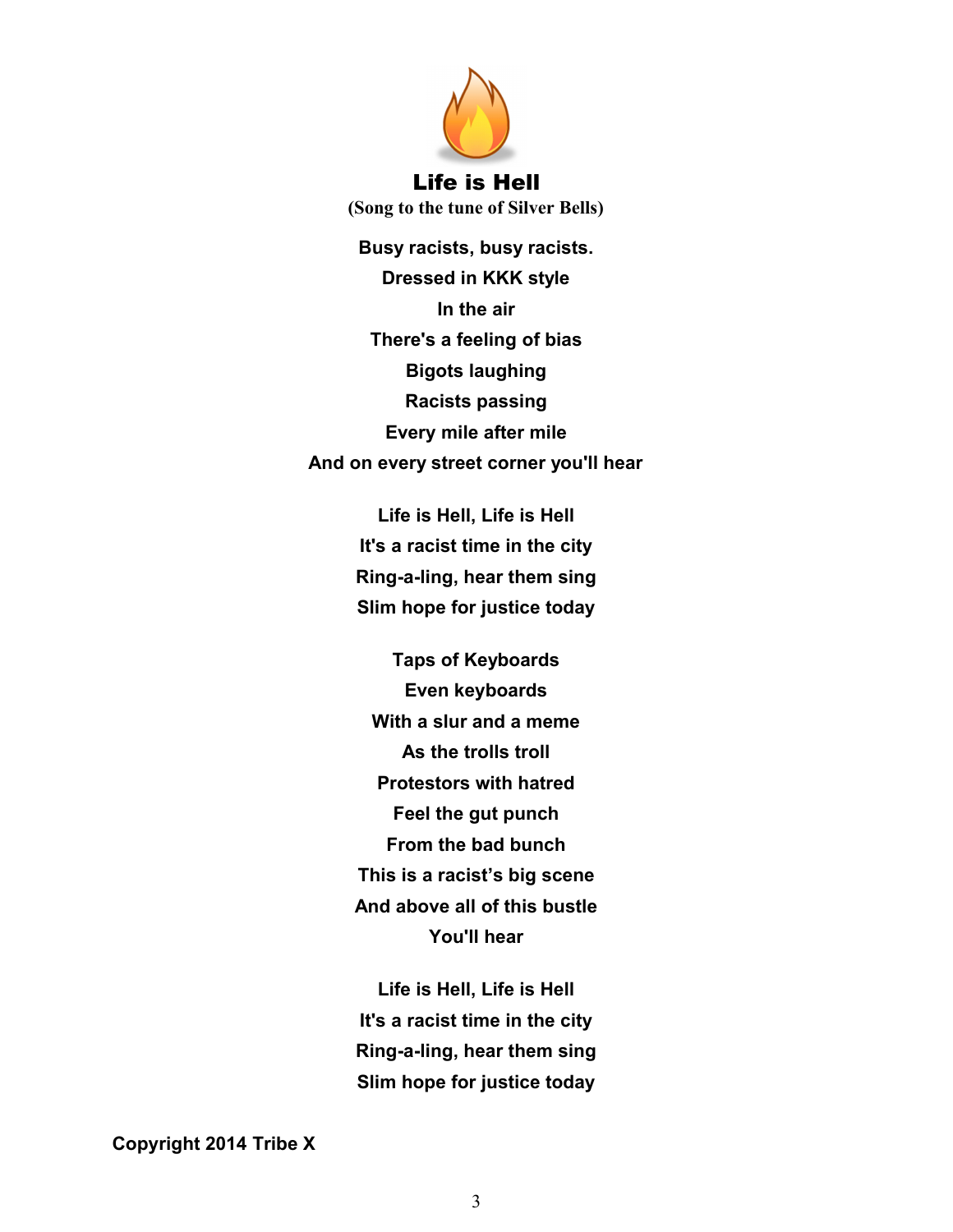

**Trampled Rights (Song to the Tune of Silent Night)**

**Trampled rights, Trampled rights We are calm, they're not bright Round yon Ferguson Gassed and Denied Bruises from Clubs so Tender and Mild Please stop the Police Please stop the Police**

**Trampled rights, Trampled rights Protestors quake at the sight Glories stream from teargas afar How could our country do this to us Yikes, our rights are all gone Yikes, our rights are all gone Silent night, Holy night Corruption has come to light Radiant beams from this disgrace Still have hope of redeeming this place These police are ruining the earth These police are ruining the earth**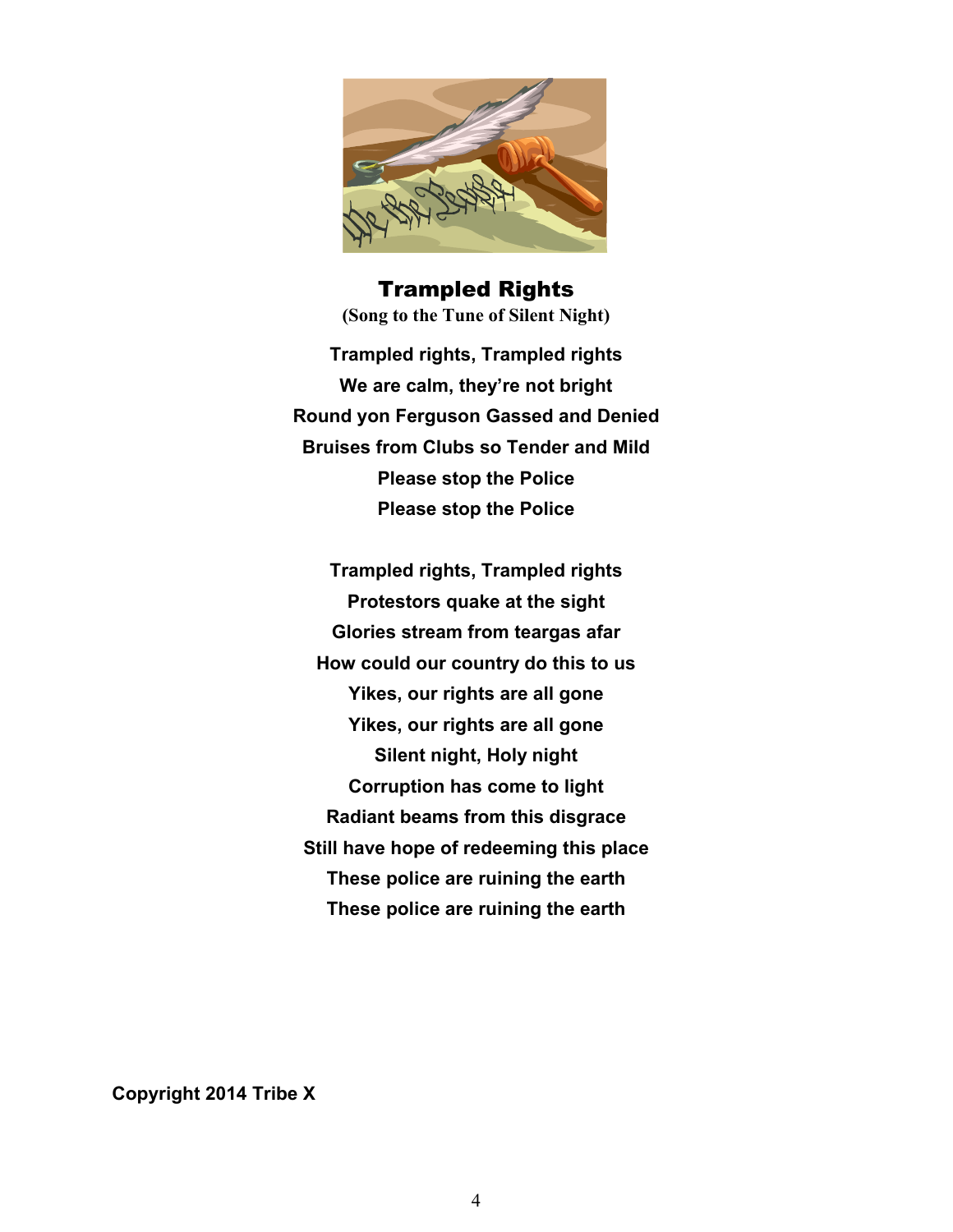

## **The Justice Song (Song to the Chestnuts Roasting on an Open Fire)**

**No True Bill Set Our Soul on Fire, They think it's over we suppose, Protestors' carols being song by a choir, Sting of tear gas in our nose.**

**Everybody knows racism and old Jim Crow, Helped to make the city blight. Protestor's with their eyes all aglow, Will find it hard to sleep at night.**

**They know that Justice is on its way; No thanks to Nixon, Mcculloch or even Slay And every mother's child wonders why, Black children in this country have to die.**

**And so I'm offering this simple phrase, To the Feds to who we now look to, Although its been said many times, many ways, We are Americans too**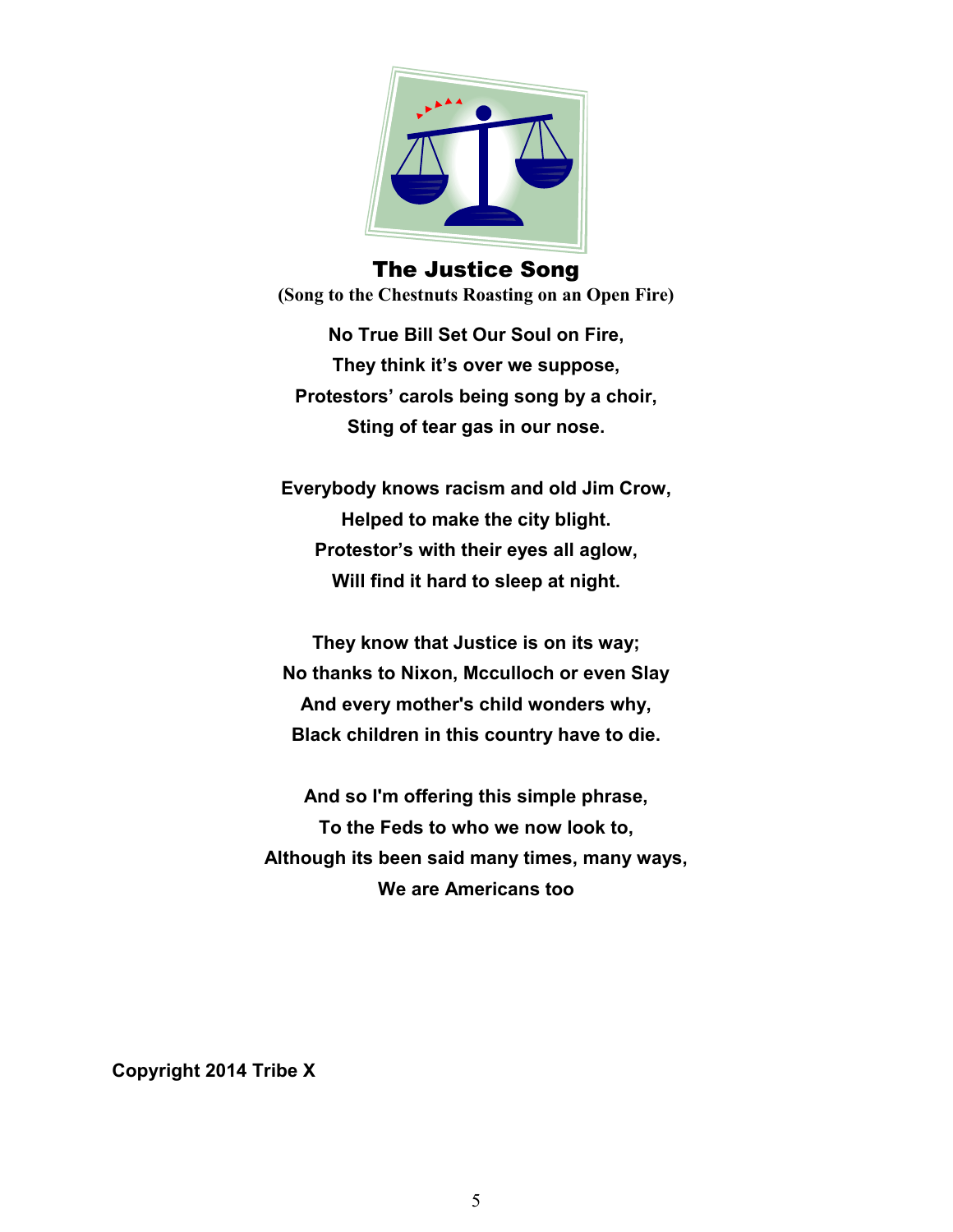

## **White Christmas Song to the tune of White Christmas**

**They're dreaming of a white Christmas, Just like the ones the bigots know Where justice is missing and fairness isn't Because fairness and justice they don't know They're dreaming of a white Christmas, Just like the ones the bigots know Where Fox News they listen and reason is distant Equality they don't know They're dreaming of a white Christmas, With every tweet and slur they write Our cities are filled with terror and blight And all of their Christmases are white I'm dreaming of a white Christmas, Just like the ones the bigots know Our cities are filled with terror and blight, And all of their Christmases are white Their dreaming of a white Christmas, With every tweet and slur they write Our cities are filled with terror and blight, And all of their Christmases are white Maybe one day they will see the light Until then all of their Christmases are white And all their Christmases are white (All of their Christmases are white) And all of their Christmases are white (All of their Christmases are white) And may they one day see the light (May they one day see the light) (May they one day see the light)**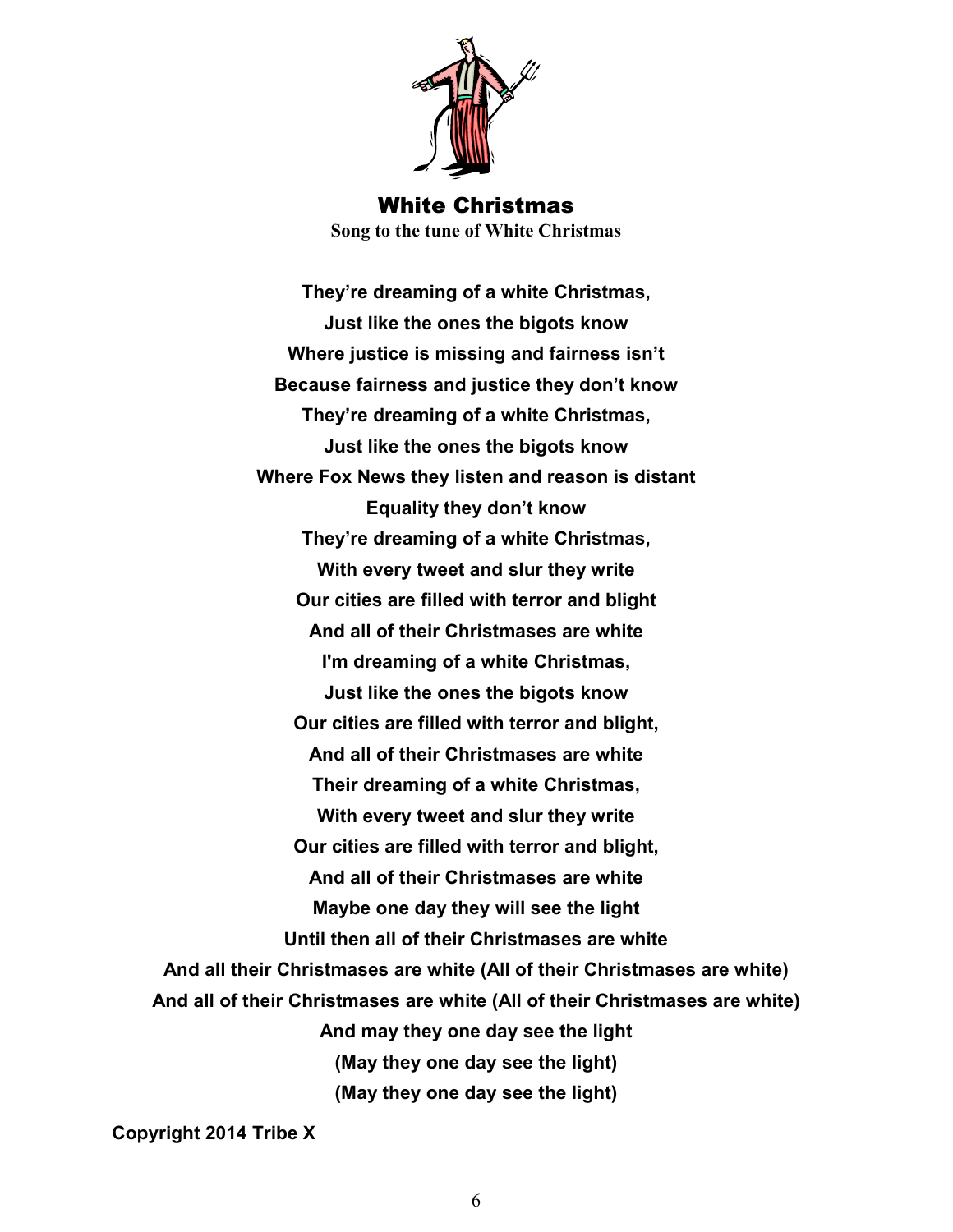

The carolers of the Mike Brown Movement would like you to know that we fervently believe that there has been a miscarriage of justice in the Mike Brown case. We are a conglomeration of people of all races, hues, and socioeconomic backgrounds who believe that if we sit idly by after such an egregious assault on another human life that we would be failing our duties as human beings of this planet. It awakened in us a desire to eradicate systematic injustices and usher in equity for all people of all kinds in the world. Mike Brown's death sparked something inside of us that we could not let go dormant, and we would like you to join us in this crusade for justice. We are bonded by peace and love and a steadfast desire to see justice for all. This is what you can do to help today:

## **Support**

- Sign the Petition to Bring Federal Charges against Darren Wilson: http://wh.gov/ICL9n
- $\div$  Donate to the movement: This is not a comprehensive list.

| <b>Jail Support</b>                             | Donate to Jail Support – This fund is used for getting peaceful<br>protestor's out of jail when imprisoned in the movement.<br>http://www.organizemo.org/justice for mike brown |
|-------------------------------------------------|---------------------------------------------------------------------------------------------------------------------------------------------------------------------------------|
| the l<br><b>Support</b><br><b>Livestreamers</b> | The livestreamers have been instrumental in getting out the word<br>out on Ferguson. http://www.smokeegyrl.com/                                                                 |
| <b>Newsletter</b>                               | Deray and Netta publish a movement newsletter daily subscribe and<br>support their work.<br>http://www.thisisthemovement.org                                                    |

- \* Support continuing efforts to require all state, county and local police wear body cameras
- \* Stop militarization of our police forces by advocating for the removal of the Pentagon's "1033 Program."
- Demand accountability from federal and city officials.
- Diversify your media consumption by getting your news from more than one source.
- \* Talk to people of diverse races and backgrounds so that you can better understand the issues facing oppressed people around the country.
- Recognize the widespread implications of white privilege, and invest yourself in racial equality.
- Organize with **like-minded** people in your area and protest this injustice as others have done around the world.

**About Tribe X:** Tribe X is an organization founded by people who bonded during the Ferguson uprising. Our mission is to exact systematic change through issues organizing, people empowerment and education. To support the work we do please consider donating to our Paypal account: tribexmail@gmail.com or click the donate button on via the donate button on our website www.tribex-stl.org.. Follow us on https://twitter.com/tribex\_stl.